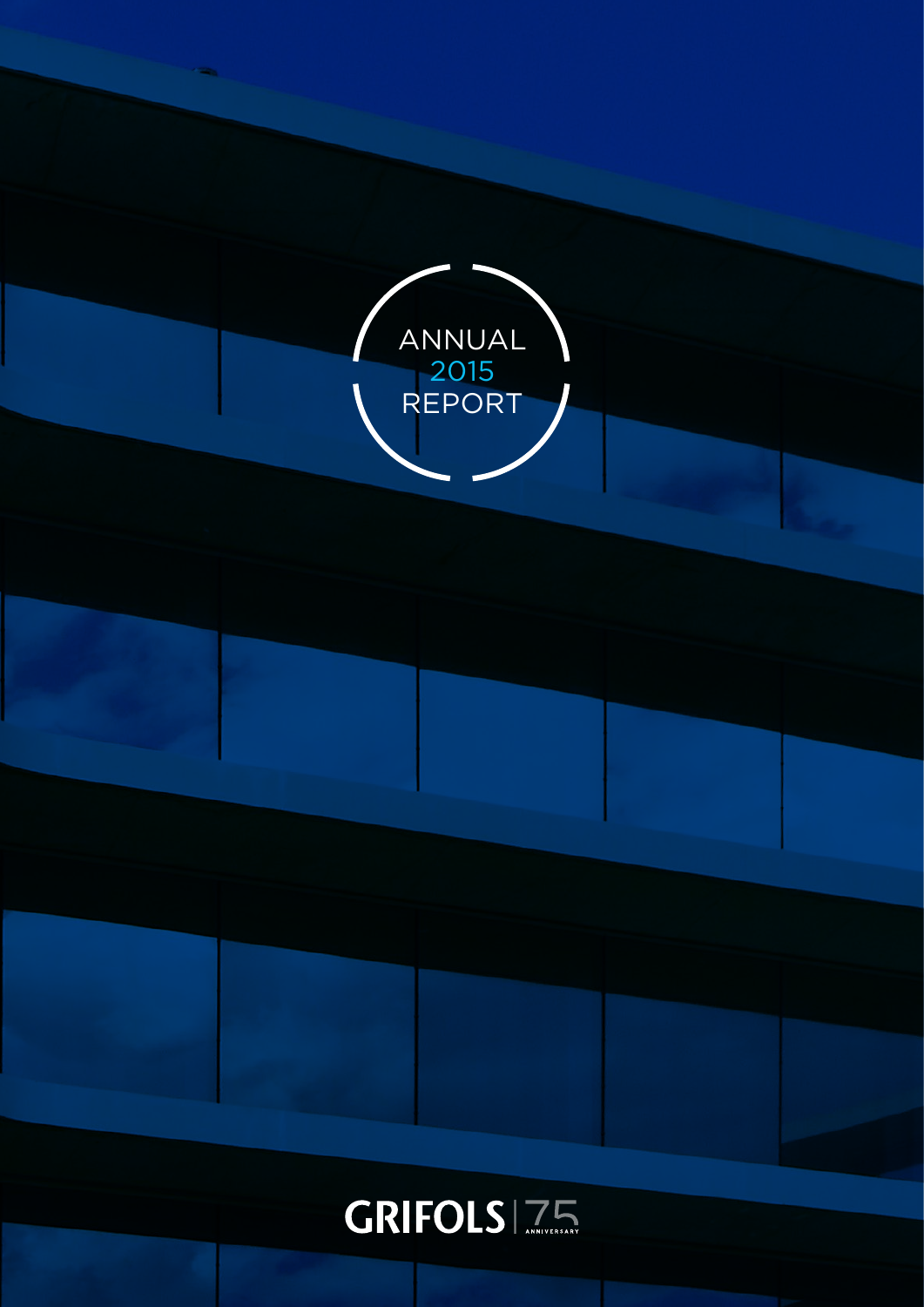

#### **DEAR SHAREHOLDERS,**

Before reviewing our results for 2015, I would like to take a moment to recall that this year also saw us celebrate our 75th anniversary: three quarters of a century during the course of which we have built a business that is both robust and profitable, transforming the company that was founded in Barcelona back in 1940 into the world's third-largest producer of plasma-derived medicines, and one of the leaders in transfusion medicine.

This successful company has benefited from the contributions of a number of individuals. Among them were my grandfather, my uncle, and my father. But they also include all of our partners, investors, shareholders, donors, patients, health professionals and, of course, employees.

Praising our past has lead me to plan for the future. The succession plan approved unanimously by the Board of Directors provides for generational succession and reflects the commitment of our founders. From 2017, my brother, Raimon Grífols Roura, and my son, Víctor Grífols Deu, will be appointed joint CEOs, while I will remain as non-executive Chairman of the Board of Directors. They represent a modern and current leadership, well prepared and in tune with the challenges of todays' world, and they will be the fourth Grifols generation to lead the company. They have a clear route map, based on the policies that have delivered growth.

The performance for 2015 has been very positive: we have generated employment, with the workforce rising by 5.4% globally to a total of 14,700 employees, and by 9.2% in Spain, with over 3,250 employees; we have allocated more than 236 million euros to R&D to accelerate projects to improve the treatment of Alzheimer's disease and liver cirrhosis; we have met our environmental targets to minimize and control the potential impact of our activities on the environment; and we have maintained shareholder rewards with a dividend payout of 40% of consolidated net profit.

Many of these achievements would not have been possible without a strong financial performance. Revenue grew by 17.3% to 3,934.6 million euros. The Bioscience Division generated over 3,000 million euros of revenue for the first time, while the Diagnostic Division generated 690 million euros, and the Hospital Division generated more than 96 million euros.

As a result of commercial reorganization, we now have more specialized commercial teams with better knowledge of the local markets in which we operate. This has delivered strong sales performances in the main regions, in particular in regions other than Europe and the United States.

The combination of a local commercial presence with manufacturing planned at the global level has led to improvements in efficiency and productivity, with EBITDA rising by 11% to 1,162 million euros. These are very solid results, with net profit increasing by 13.2% to exceed 532 million euros.

In 2015 we achieved the strategic objectives that provide a pathway to growth, focusing on consolidating the organic growth of the Bioscience Division; fully integrating the Diagnostic Division; continuing innovation to differentiate products and adapt them to meet the needs of patients and health professionals; geographical expansion; accelerating investments related to plasma supply and manufacturing capacity; evaluation of R&D projects and redefining strategic action lines, as well as strengthening the group's financial position.

I would like to end by thanking everyone, once again, for the trust they have placed in our management of the company.

Sincerely,

Víctor Grífols Roura Chairman and CEO of Grifols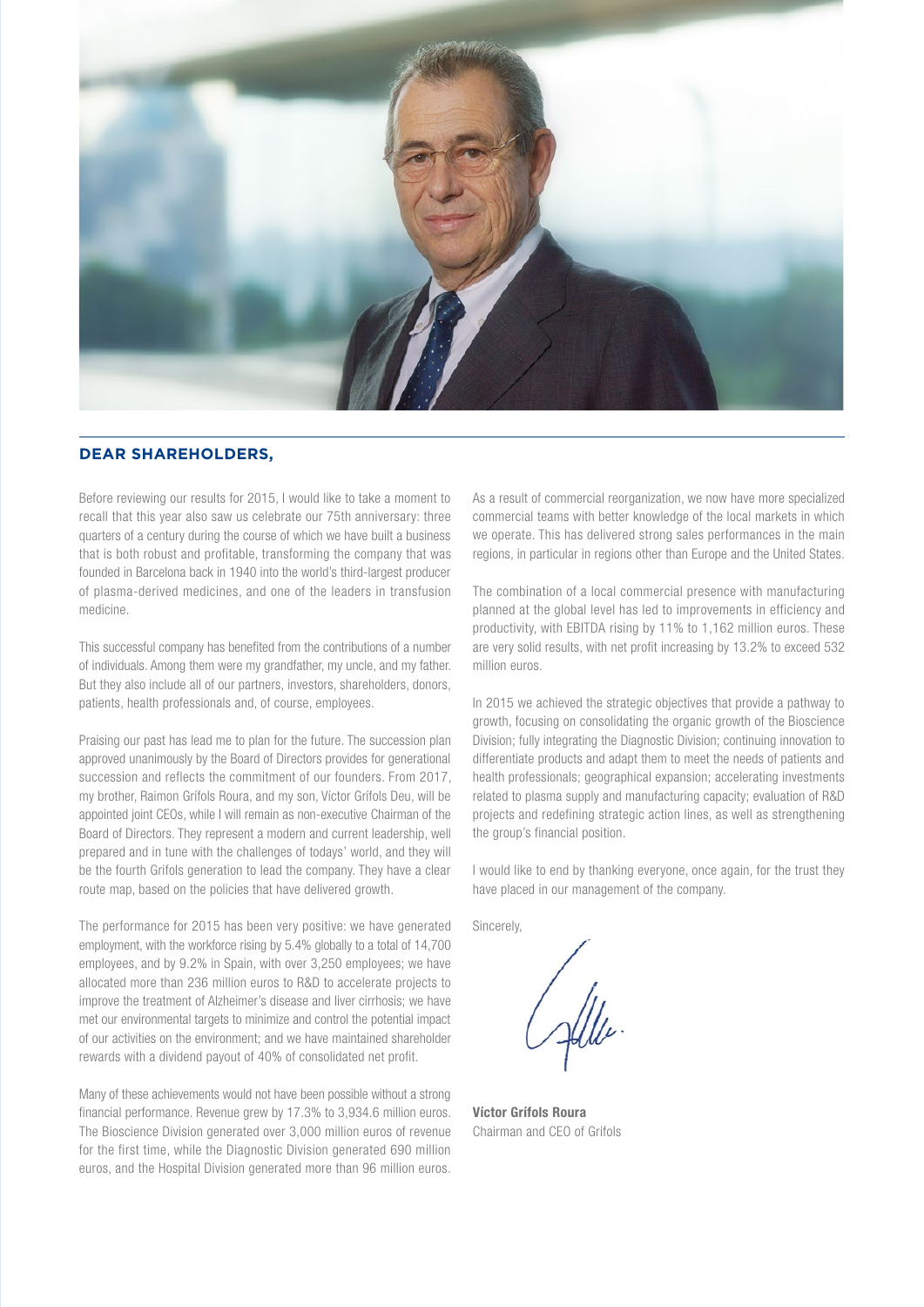# **REVENUE**

| € 3,934.6 M<br>+17.3% GROWTH<br><b>SUPPORTED BY THE</b><br><b>APPRECIATION OF THE</b><br><b>DOLLAR</b> | $\cdot$ Revenue of Bioscience Division exceeds $\epsilon$ 3,000 million for the first time<br>· Significant increases in revenue in US and Canada (+22.7%) and ROW (+24.5%)<br>· Diversified revenue: direct commercial presence in 30 countries and sales in more than 100<br>· 95% of revenue generated in international markets |
|--------------------------------------------------------------------------------------------------------|------------------------------------------------------------------------------------------------------------------------------------------------------------------------------------------------------------------------------------------------------------------------------------------------------------------------------------|
| <b>EBITDA &amp; EBIT</b>                                                                               |                                                                                                                                                                                                                                                                                                                                    |
| <b>EBITDA:</b> $\in$ 1,162.6 M<br>+11.0% GROWTH<br><b>EBIT:</b> $\in$ 970.4 M<br>+13.1% GROWTH         | · Maximizing the use of each liter of plasma and achieving leadership in capacity to meet the<br>growing demand for plasma proteins remain strategic objectives<br>$\cdot$ Net investment in R&D increases by 21.2% to reach $\epsilon$ 236.1 million<br>· The company now has 160 plasma collection centers                       |
| <b>EBITDA &amp; EBIT MARGIN</b>                                                                        |                                                                                                                                                                                                                                                                                                                                    |
| <b>EBITDA MARGIN: 29.5%</b><br>OF REVENUE<br><b>EBIT MARGIN: 24.7%</b><br>OF REVENUE                   | · Improved manufacturing and operating efficiencies at the group's plants<br>· Impact of the competitive immunoglobulin market (IVIG) in the US and of the new plasma<br>fractionation plant in Clayton                                                                                                                            |
| <b>NET PROFIT</b>                                                                                      |                                                                                                                                                                                                                                                                                                                                    |
| € 532.1 M<br>+13.2% GROWTH                                                                             | · Stable financial result despite the US dollar appreciation. Down by -9.7% at constant<br>currency                                                                                                                                                                                                                                |
| <b>LEVERAGE RATIO</b>                                                                                  |                                                                                                                                                                                                                                                                                                                                    |
| 3.19x EBITDA<br>$(2.92x AT cc*)$                                                                       | · Gradual reduction of leverage<br>· Stable credit ratings and improved outlook from Moody's                                                                                                                                                                                                                                       |
| <b>CASH</b>                                                                                            |                                                                                                                                                                                                                                                                                                                                    |
| € 1,142.5 M<br><b>LIQUIDITY POSITION</b><br>EXCEEDS € 1,600 M                                          | · Strong operating cash flow provides a basis for funding strategic investments<br>$\cdot$ Operating activities generate € 742.8 million<br>· € 266.4 million allocated to capital expenditures (CAPEX). 25% invested in Spain                                                                                                     |
| <b>DIVIDEND</b>                                                                                        |                                                                                                                                                                                                                                                                                                                                    |
| € 221.8 M<br><b>PAID</b>                                                                               | · Dividend policy of 40% of consolidated net profit<br>· Commitment to this payout ratio                                                                                                                                                                                                                                           |
| <b>BALANCE SHEET</b>                                                                                   |                                                                                                                                                                                                                                                                                                                                    |
| <b>TOTAL CONSOLIDATED</b><br><b>ASSETS RISE TO</b><br>€ 9,601.7 M                                      | · Solid results and improved cash flow strengthen the balance sheet<br>• Optimization of working capital management                                                                                                                                                                                                                |
|                                                                                                        |                                                                                                                                                                                                                                                                                                                                    |

## **SHARE PRICE PERFORMANCE\*\***

Class A: Euros 42.63 · Class B: Euros 29.92 · ADR B: USD 32.40 Share split*\*\*\** : 426,129,798 Class A (€ 0.25/Share) · 261,425,110 Class B (€ 0.05/Share)

*\* Constant Currency (cc) excludes the impact of exchange rate movements \*\* Closing prices at December 31, 2015 \*\*\* The stock split became effective on January 4, 2016*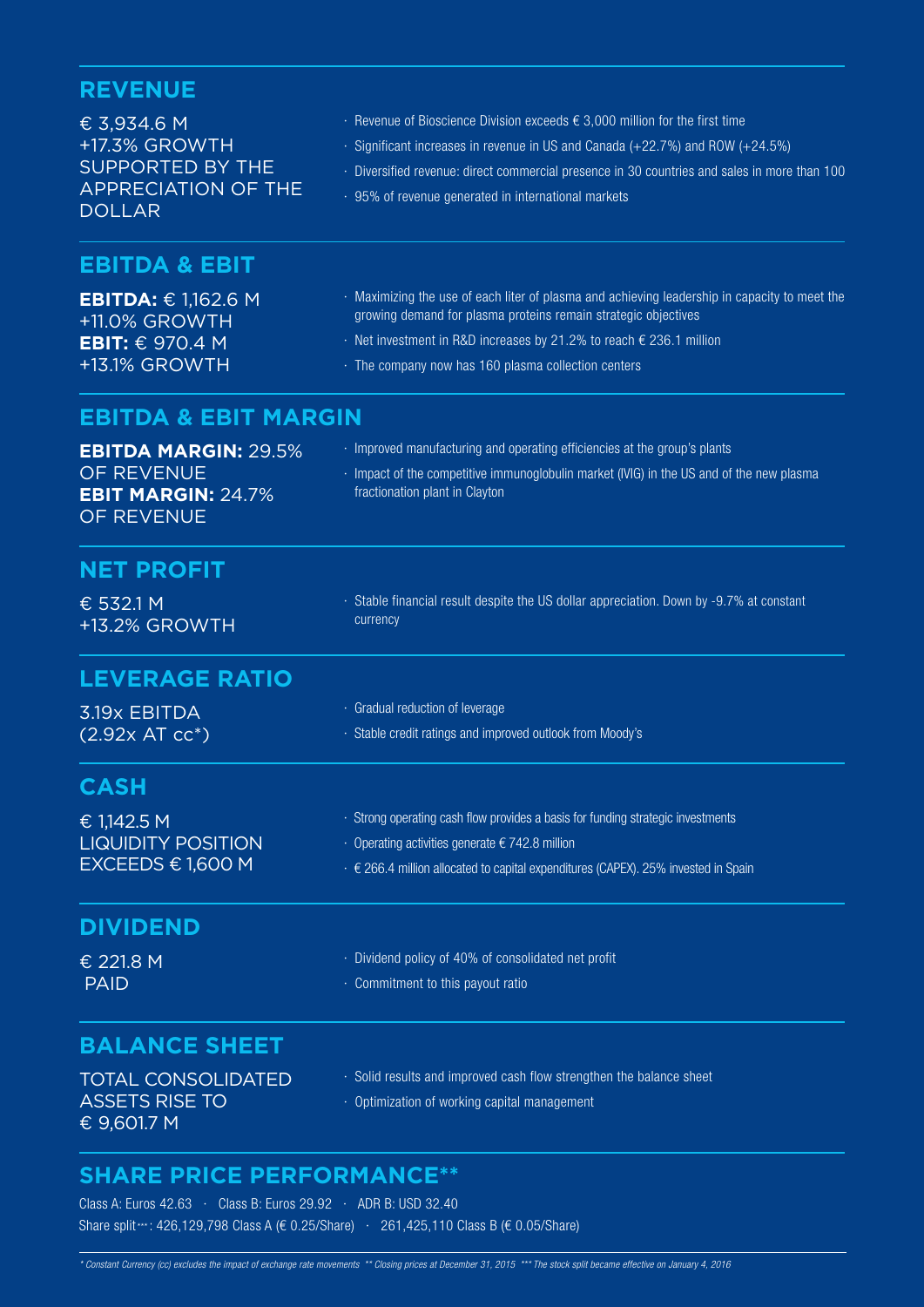# **SOUND FUNDAMENTALS FOR GROWTH**

#### BIOSCIENCE DIVISION

- · Revenue over € 3,000 million
- · Global leadership in the main proteins
- · Driven by increased sales volume in all markets
- · Group's global expansion: growing contribution of countries such as China, Brazil, Chile and Turkey
- · Expansion of the donor center network: 160 centers received 26,000 donations per day
- · Opportunities for growth and commercial expansion focused on:
	- · Improved diagnosis of diseases linked to plasma proteins: alpha-1 antitrypsin deficiency (AAT) in the US and Europe; immunodeficiencies in Latin America; and chronic inflammatory demyelinating polyneuropathy (CIDP) in the US
	- · Consolidation of the commercial presence in the Asia-Pacific region and other emerging countries
	- · New indications and more presentations of plasma-derived products

#### DIAGNOSTIC DIVISION

- · The only company to offer integrated solutions for virological screening of blood donations and plasma
- · The division with a presence in more countries
- · Leaders in transfusion medicine: NAT technology and blood typing solutions have been the main drivers of growth
- · New USD700 million contract with Abbott to 2026
- · Growth potential in blood typing in the United States
- · Positive performance in markets such as China, Japan, Mexico and **Turkey**
- · High levels of productive efficiency and construction of a new plant to modernize the production of antigens for immunoassays
- · Progenika obtains CE marking for its first genetic diagnostic test

#### HOSPITAL DIVISION

- · Progressive internationalization, with presence in the US and Portugal, and entry into the Asia-Pacific region
- · Approximately 30% of turnover generated outside of Spain
- · Pharmatech and the Intravenous Therapies line were the two main drivers of growth
- · Contract Manufacturing is one of the pillars of future growth
- · Key achievements include FDA license for the KiroOncology system and the installation of the first system in a hospital in the US

WWW

l.

# **SALES PERFORMANCE BY DIVISION**

| <b>IN THOUSANDS OF EUROS</b>              | 2015      | % NET<br><b>REVENUE</b> | 2014      | % NET<br><b>REVENUE</b> | %VAR  | %VAR<br>$cc^*$     | 2013      | % NET<br><b>REVENUE</b> |
|-------------------------------------------|-----------|-------------------------|-----------|-------------------------|-------|--------------------|-----------|-------------------------|
| <b>BIOSCIENCE</b>                         | 3,032,111 | 77.1%                   | 2,513,510 | 74.9%                   | 20.6% | 4.8%               | 2,448,824 | 89.3%                   |
| <b>DIAGNOSTIC</b>                         | 691,452   | 17.6%                   | 620,022   | 18.5%                   | 11.5% | $(0.9\%)$          | 130,339   | 4.8%                    |
| <b>HOSPITAL</b>                           | 96.245    | 2.4%                    | 94,800    | 2.8%                    | 1.5%  | $(0.2\%)$          | 97,131    | 3.5%                    |
| <b>SUBTOTAL</b>                           | 3,819,808 | 97.1%                   | 3,228,332 | 96.2%                   | 18.3% | 3.5%               | 2,676,294 | 97.6%                   |
| <b>RAW MATERIALS</b><br><b>AND OTHERS</b> | 114.755   | 2.9%                    | 127,052   | 3.8%                    |       | $(9.7%)$ $(22.2%)$ | 65,438    | 2.4%                    |
| <b>TOTAL</b>                              | 3,934,563 | 100.0%                  | 3,355,384 | 100.0%                  | 17.3% | 2.5%               | 2,741,732 | 100.0%                  |

## **SALES PERFORMANCE BY REGION**

| <b>IN THOUSANDS OF EUROS</b>              | 2015      | % NET<br><b>REVENUE</b> | 2014      | % NET<br><b>REVENUE</b> | %VAR  | %VAR<br>$cc^*$     | 2013      | % NET<br><b>REVENUE</b> |
|-------------------------------------------|-----------|-------------------------|-----------|-------------------------|-------|--------------------|-----------|-------------------------|
| <b>US+CANADA</b>                          | 2,505,791 | 63.7%                   | 2,042,700 | 60.9%                   | 22.7% | 2.8%               | 1,694,361 | 61.8%                   |
| EU                                        | 662.917   | 16.8%                   | 662.802   | 19.8%                   | 0.0%  | (1.7%)             | 556.325   | 20.3%                   |
| <b>R.O.W.</b>                             | 651,100   | 16.6%                   | 522.830   | 15.5%                   | 24.5% | 12.8%              | 425,608   | 15.5%                   |
| <b>SUBTOTAL</b>                           | 3,819,808 | 97.1%                   | 3,228,332 | 96.2%                   | 18.3% | 3.5%               | 2,676,294 | 97.6%                   |
| <b>RAW MATERIALS</b><br><b>AND OTHERS</b> | 114,755   | 2.9%                    | 127,052   | 3.8%                    |       | $(9.7%)$ $(22.2%)$ | 65,438    | 2.4%                    |
| <b>TOTAL</b>                              | 3,934,563 | 100.0%                  | 3,355,384 | 100.0%                  | 17.3% | 2.5%               | 2,741,732 | 100.0%                  |



*\* Constant Currency (cc) excludes the impact of exchange rate movements*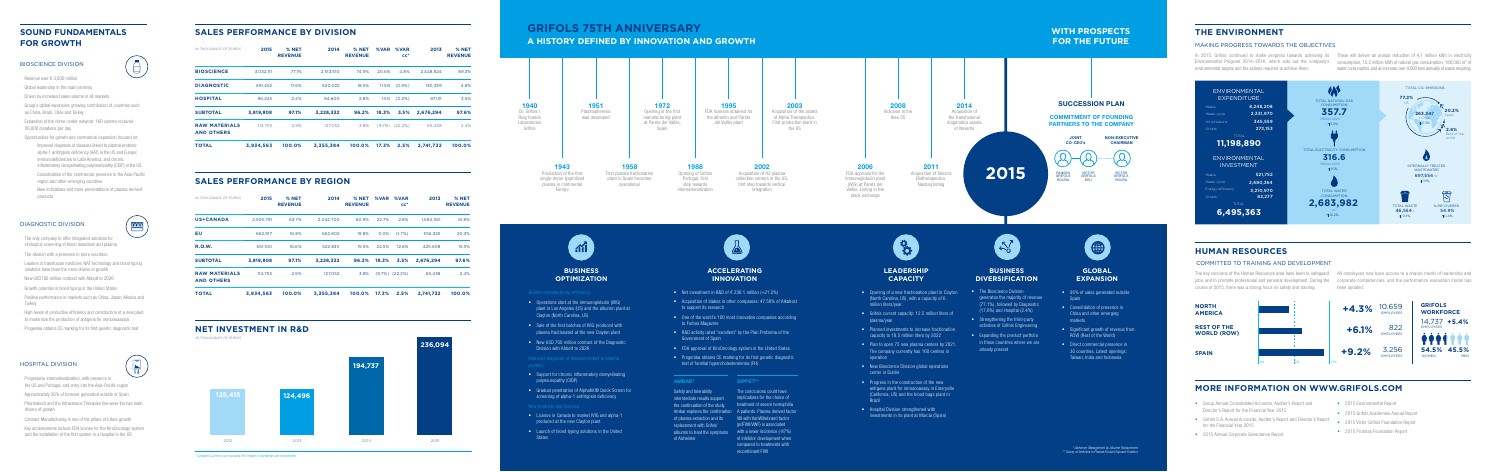- Support for chronic inflammatory demyelinating polyneuropathy (CIDP)
- Gradual penetration of AlphaKit® Quick Screen for screening of alpha-1 antitrypsin deficiency

- License in Canada to market IVIG and alpha-1 produced at the new Clayton plant
- Launch of blood typing solutions in the United **States**
- Net investment in R&D of  $\epsilon$  236.1 million  $(+21.2%)$
- Acquisition of stakes in other companies: 47.58% of Alkahest to support its research
- One of the world's 100 most innovative companies according to Forbes Magazine
- R&D activity rated "excellent" by the Plan Profarma of the Government of Spain
- FDA approval of KiroOncology system in the United States
- Progenika obtains CE marking for its first genetic diagnostic test of familial hypercholesterolemia (FH)
- Opening of a new fractionation plant in Clayton (North Carolina, US), with a capacity of 6 million liters/year.
- Grifols current capacity: 12.5 million liters of plasma/year
- Planned investments to increase fractionation capacity to 18.5 million liters by 2022
- Plan to open 75 new plasma centers by 2021. The company currently has 160 centers in operation
- New Bioscience Division global operations center in Dublin
- Progress in the construction of the new antigens plant for immunoassay in Emeryville (California, US) and the blood bags plant in Brazil
- Hospital Division strengthened with investments in its plant at Murcia (Spain)

generates the majority of revenue (77.1%), followed by Diagnostic (17.6%) and Hospital (2.4%)

RAIMON GRÍFOLS ROURA

VÍCTOR GRÍFOLS ROURA



#### Greater manufacturing efficiency:

- Operations start at the immunoglobulin (IVIG) plant in Los Angeles (US) and the albumin plant at Clayton (North Carolina, US)
- Sale of the first batches of IVIG produced with plasma fractionated at the new Clayton plant
- New USD 700 million contract of the Diagnostic Division with Abbott to 2026



## **ACCELERATING INNOVATION**

#### **LEADERSHIP CAPACITY**

SIPPET\*\*

The conclusions could have implications for the choice of treatment of severe hemophilia Ambar explores the combination A patients. Plasma derived factor VIII with VonWillebrand factor (pdFVIII/VWF) is associated with a lower incidence (-87%) of inhibitor development when compared to treatments with recombinant FVIII



AMBAR\*

Safety and tolerability intermediate results support the continuation of the study. of plasma extraction and its replacement with Grifols' albumin to treat the symptoms of Alzheimer

#### **GLOBAL EXPANSION**

- 95% of sales generated outside **Spain**
- Consolidation of presence in China and other emerging markets
- Significant growth of revenue from ROW (Rest of the World)
- Direct commercial presence in 30 countries. Latest openings: Taiwan, India and Indonesia

# **A HISTORY DEFINED BY INNOVATION AND GROWTH GRIFOLS 75TH ANNIVERSARY WITH PROSPECTS**

# **FOR THE FUTURE**

## SUCCESSION PLAN

#### COMMITMENT OF FOUNDING PARTNERS TO THE COMPANY



- The Bioscience Division
- Strengthening the third-party
- already present
- 

activities of Grifols Engineering

• Expanding the product portfolio in those countries where we are



#### **BUSINESS DIVERSIFICATION**



Ω







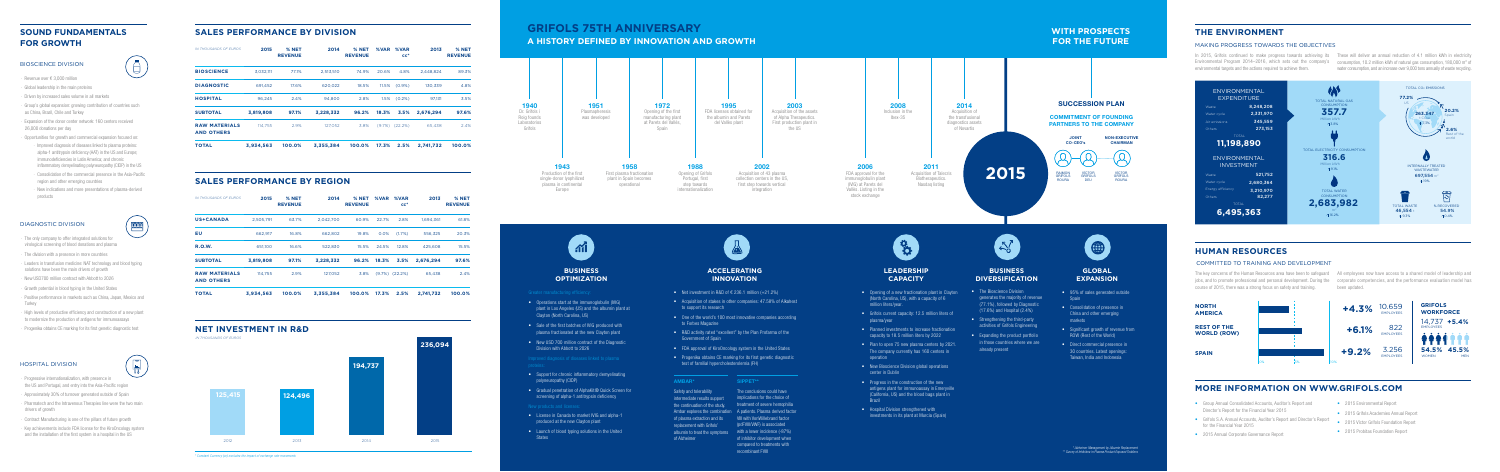# **THE ENVIRONMENT**

#### MAKING PROGRESS TOWARDS THE OBJECTIVES

In 2015, Grifols continued to make progress towards achieving its Environmental Program 2014–2016, which sets out the company's environmental targets and the actions required to achieve them.

These will deliver an annual reduction of 4.1 million kWh in electricity consumption, 10.2 million kWh of natural gas consumption, 180,000 m<sup>3</sup> of water consumption, and an increase over 9,000 tons annually of waste recycling.



## **HUMAN RESOURCES**

#### COMMITTED TO TRAINING AND DEVELOPMENT

The key concerns of the Human Resources area have been to safeguard jobs, and to promote professional and personal development. During the course of 2015, there was a strong focus on safety and training.

All employees now have access to a shared model of leadership and corporate competencies, and the performance evaluation model has been updated.



# **MORE INFORMATION ON WWW.GRIFOLS.COM**

- Group Annual Consolidated Accounts, Auditor's Report and Director's Report for the Financial Year 2015
- Grifols S.A. Annual Accounts, Auditor's Report and Director's Report for the Financial Year 2015
- 2015 Annual Corporate Governance Report
- 2015 Environmental Report
- 2015 Grifols Academies Annual Report
- 2015 Víctor Grífols Foundation Report
- 2015 Probitas Foundation Report